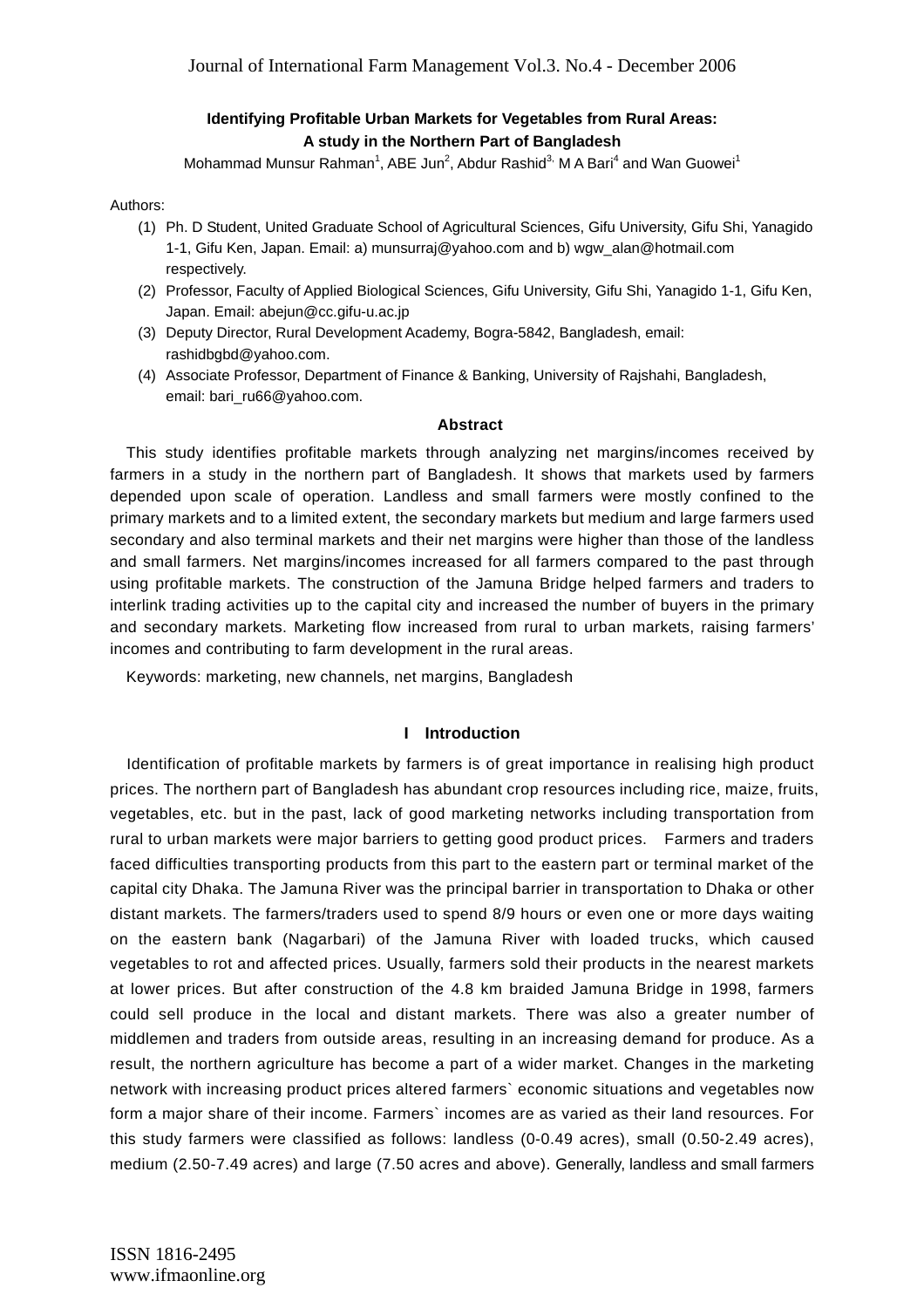have fewer resources than medium and large farmers.

Studies had been conducted on profitable markets and related issues in the study areas. Adhikary et. al (2001) undertook a study on production of various crops, gross margins, identifying transported goods, etc. in the whole northern part from a selected sample of farmers. The study showed increased farmer's margins, calculated by the differences between retail and farm gate prices. In that study, village based marketing networks, transportation costs, identification of profitable markets through net margins or net incomes received by farmers had not been considered. Therefore, this study attempts to identify the profitable markets through analysing net margins and net incomes received by farmers from case studies on vegetables covering different marketing arrangements.

#### **II Methodology**

The study was conducted in the Bogra District in the northern part of Bangladesh covering four villages under Amrool Union—Demazani, Poranbari, Jhalopara, and Kundoish. The study area is 16 km from Bogra District headquarters, 8 km from a business center Sherpur Upazila; 90 km from the Jamuna Bridge, and 215 km from the capital city Dhaka. The data were collected in August-September 2003 and compared to data for 1998. A total of 79 farmers, comprising 10 landless, 38 small, 24 medium and 7 large farmers, were interviewed in four selected villages using structured questionnaires. Several case studies were also conducted with farmers. Here, one case study on cultivation and marketing of potato has been analysed for different farmers comparing the years 2003 and 1998. The other study was on cucumbers in 2003. Each case study covers four farmers taking one each from landless (LL), small (SF), medium (MF) and large (LF) farmers highlighting production, marketing, net margins, income, etc. Besides, focus and open discussion were followed among the farmers/traders.

## **III Findings and Discussion**

During the period from 1998 to 2003 a remarkable change in the northern part of Bangladesh was the construction of the Jamuna Bridge, which influenced the marketing of vegetables in terms of markets, buyers, selling quantities, means of transports and costs, net margins and net incomes, etc. These have been analysed below. Findings have been reported in three areas —the first on marketing of main vegetables by all the farmers, the second and third on production and marketing of potatoes and cucumbers respectively.

#### **Part 1**

## **(1) Marketing of Vegetables**

## **1.1 Marketing Network for Vegetables**

## **1.1.1 Markets and Selling of Vegetables by Different Farmers**

In Bangladesh, a group of villages constitute a Union and Unions form an Upazila or District. Generally, markets surround or are near to these units and can be classified into three types—Primary, Secondary and Terminal. **Primary markets** are the principal centres for exchanging crops in the rural areas. They include Demazani and Noimail markets under Union level, usually held twice a week. The study villages surround Demazani within distances of 0.5—1 km. Noimail is a major roadside market, situated on both sides of the Dhaka-Bogra highway, where farmers and traders gather from surrounding Unions, Upazilas and other Distant markets. Demazani is 2.5 km from Noimail. **Secondary Markets** serve as wholesale outlets and also operate as assembly centers, and are a distribution mechanism from rural to urban centres. They includes Sherpur and Foteh Ali markets under Sherpur Upazila and Bogra District respectively. A **Terminal Market** is the major contact point between rural and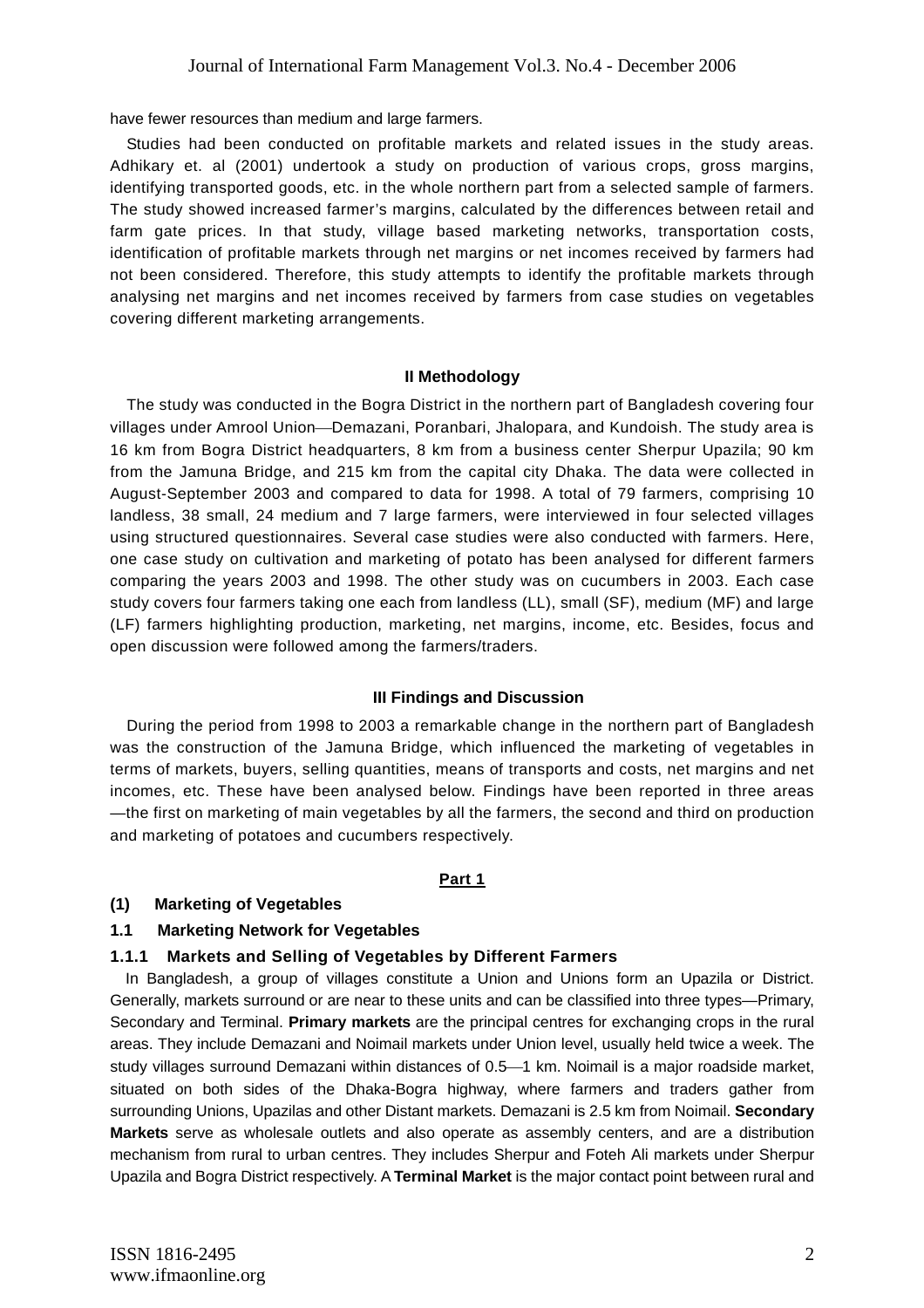urban markets and includes the market Kawran Bazaar of the capital city Dhaka. Here, products are assembled from inside or outside of Dhaka, which are subsequently distributed to various retail markets. Figure 1 shows the markets Noimail, Sherpur and Kawran Bazaar that lie in one direction with Kawran Bazaar reached by crossing the Jamuna River; District market Foteh Ali is in the opposite direction.



Table 1 shows the selling weights and vegetables prices for different markets. Sale volumes in Noimail, Foteh Ali and Kawran Bazaar were higher in 2003 than in 1998. They increased from a total of 48.02 to 141.78 metric tons (mt), from 3.90 to 33.20 mt and from 1.83 to 39.01 mt respectively. Volume increased 2.95, 8.51 and 21.32 times respectively compared to 1998 because of greater demands due to increasing number of buyers, easier access from nearer and distant markets and improved communication. Especially, Foteh Ali and Kawran Bazaar became more important from daily demand by Bogra town and capital city residents and the opportunities in Kawran Bazaar after the construction of the Jamuna Bridge. The opposite was observed in Sherpur market where volume fell from 66.96 to 40.58 mt. In the case of selling prices, average price was the highest (Tk 10.83/kg) in Kawran Bazaar. In 2003, price differential increased more (from Tk 5.24 to 6.32/kg) in Noimail than in Sherpur market (from Tk 6.12 to 6.88/kg) and the share of the total prices was the highest in Noimail (43.8%), followed by Kawran Bazaar (20.7%), Sherpur (14%), Foteh Ali (12.9%) and Demazani (8.7%), but it was reduced from 51.8% to 14% in Sherpur. So, here Noimail was mostly operated by the farmers and Kawran Bazaar and Foteh Ali also got especial importance to farmers.

|      | ᆩ            |      | Demazani |                   |      |       | Noimail     |               |            |       | Sherpur       |      |      |      | Foteh Ali |      |            |       | Kawran Bazaar |               |            |              | <b>Total</b> |
|------|--------------|------|----------|-------------------|------|-------|-------------|---------------|------------|-------|---------------|------|------|------|-----------|------|------------|-------|---------------|---------------|------------|--------------|--------------|
|      | armers       | Wt   | Price    | $\frac{9}{6}$     | Avg  | Wt    | Price       | $\frac{9}{6}$ | Avg        | Wt    | Price         | $\%$ | Avg  | Wt   | Price     | $\%$ | Avg        | Wt    | Price         | $\frac{9}{6}$ | Avg        | Wt           | Price        |
|      |              | (mt) | (Tk)     |                   | Prc  | (mt)  | (Tk)        |               | <b>Prc</b> | (mt)  | (Tk)          |      | Prc  | (mt) | (Tk)      |      | <b>Prc</b> | (mt)  | (Tk)          |               | <b>Prc</b> | (mt)         | (Tk)         |
|      | ш            | 1.72 | 7809     | 26.3              | 4.54 | 2.58  | 13210       | 44.5          | 5.12       | 1.43  | 8652          | 29.2 | 6.05 |      |           |      |            |       |               |               |            | 5.73         | 29670        |
| Fhe  | SF           | 8.22 | 38141    | 17                | 4.64 | 16.44 | 85159       | 38            | 5.18       | 15.64 | 95404         | 42.6 | 6.1  | 0.8  | 5120      | 2.3  | 6.4        |       |               |               |            | 41.1         | 223824       |
| Year | <b>MF</b>    | 7.51 | 33945    | 10.2 <sub>1</sub> | 4.52 | 18.75 | 99750       | 30            | 5.32       | 29.03 | 177664        | 53.3 | 6.12 | 1.5  | 9750      | 2.9  | 6.5        | 1.83  | 11913         | 3.6           | 6.51       | 58.62        | 333022       |
| 8661 | LF           | 2.65 | 12084    | 5.9               | 4.56 | 10.25 | 53505       | 26.2          | 5.22       | 20.86 | 128289        | 62.8 | 6.15 | 1.6  | 10560     | 5.2  | 6.6        |       |               | 0             |            | 35.36        | 204438       |
|      | <b>Total</b> | 20.1 | 91979    | 11.6              | 4.58 | 48.02 | 251624 31.8 |               | 5.24       | 66.96 | 410008 51.8   |      | 6.12 | 3.9  | 25430     | 3.2  | 6.52       | 1.83  | 11913         | 1.5           | 6.51       | 140.81       | 790954       |
|      | ш            | 2.1  | 11760    | 16.4              | 5.6  | 7.34  | 45508       | 63.6          | 6.2        | 2.07  | 14233         | 19.9 | 6.87 |      |           |      |            |       |               |               |            | 11.51        | 71501        |
| Ξ    | <b>SF</b>    | 17.7 | 97958    | 16.1              | 5.55 | 56.85 | 355313      | 58.3          | 6.25       | 11.62 | 79713         | 13.1 | 6.86 | 6.5  | 51025     | 8.4  | 7.85       | 2.4   | 25392         | 4.2           | 10.58      | 95.02        | 609400       |
| Year | <b>MF</b>    | 8.5  | 47770    | 6.5               | 5.62 | 42.09 | 269376      | 36.4          | 6.4        | 14.8  | 102120   13.8 |      | 6.9  | 15.9 | 125610    | 17   | 7.9        | 18.2  | 194740        | 26.3          | 10.7       | 99.49        | 739616       |
| 2003 | LF           | 3.67 | 20479    | 3.3               | 5.58 | 35.5  | 225425      | 36.1          | 6.35       | 13.09 | 90059         | 14.4 | 6.88 | 10.8 | 86400     | 13.8 |            | 18.41 | 202510 32.4   |               | 11         | 81.47        | 624873       |
|      | <b>Total</b> | 31.9 | 177966   | 8.7               | 5.58 | 141.8 | 895622      | 43.8          | 6.32       | 41.58 | 286126        | 14   | 6.88 | 33.2 | 263035    | 12.9 | 7.92       | 39.01 | 422642 20.7   |               |            | 10.83 287.49 | 2045390      |

 **Table I Distribution of selling weights and prices of vegetables by different markets and farmers**

**Note: calculated only main vegetables, Multiple selling in the markets and Price in Tk= Bangladesh Currency (Taka), mt=Metric ton, % calculated on total prices as farmers (Row wise). LL-Landless, SF-Small Farmers, MF-Medium Farmers and LF-Large Framers. Source: Field Survey 2003.**

## **1.1.2 Marketing Channels for Vegetables**

Table I shows that farmers sold a large quantity of vegetables (287.49 mt) in 2003. This paper mainly focuses on marketing channels for vegetables. Figure 2 denotes different channels observed in this regard. Table I shows that marketing flows were increasing remarkably in Noimail (primary), Foteh Ali (secondary) and Kawran Bazaar (terminal). New channels in 2003 were: (i)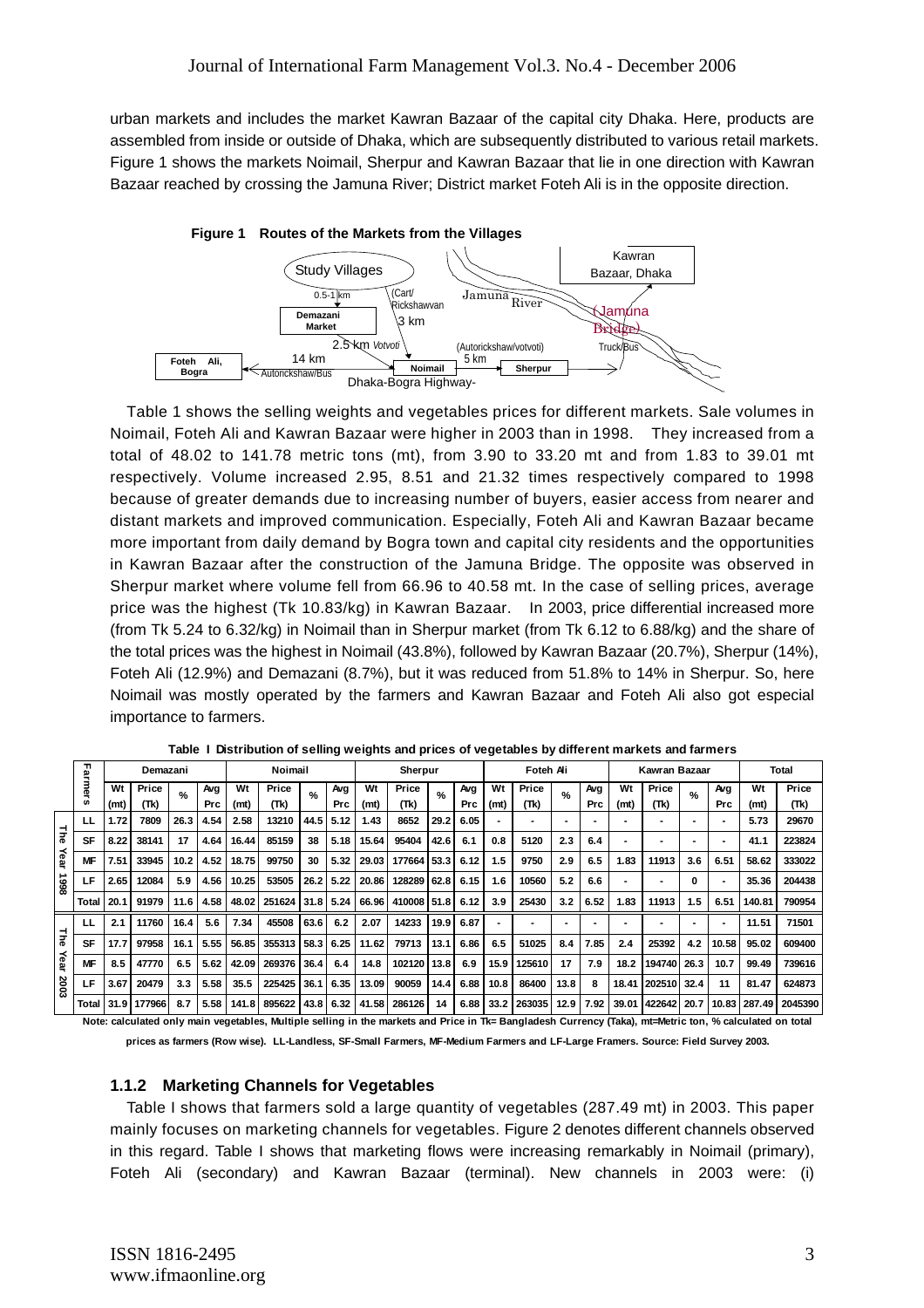Farmers—wholesalers (terminal)—retailers—consumers, followed by farmers directly, (ii) Farmers—middlemen/traders/wholesalers (primary/secondary)— wholesalers (terminal) —retailers—consumers, followed by local and outside buyers. It was found that outside buyers came from the terminal and other distant markets to purchase produce directly in the primary/secondary markets or from the farmers, for sale at Kawran Bazaar. Local buyers also followed the same path. Now vegetables can be transported easily to Dhaka city in only four hours without wasting time and farmers/traders take this opportunity to enhance trading activities. Previously, it was a rare case. The Jamuna Bridge played an important role in creating new channels for marketing of vegetables from the study area, and of course, it had increased farmers` interest in vegetable production.



**Figure 2 Marketing Channels for Vegetables** 

Note:  $\cdots$  represents weak and  $\longrightarrow$  strong linkages. Source: Field Survey, 2003.

# **1.1.3 The Transport Modes for Vegetables**

All the roads from villages to Demazani market are muddy/lateral, so transport in the rainy season is difficult. Generally, bullock cart and rickshaw van are used and sometimes *votvoti*  (locally made engine driven van) in the dry season. The road between the Demazani and the Noimail market is partially covered by bricks and asphalt. *Votvoti* is employed from Demazani to Sherpur and generally autorickshaw/bus connect Noimail and Foteh Ali. Bus/truck run from Noimail to the terminal market Kawran Bazaar. All farmers except the landless used cart, rickshawvan, autorickshaw, *votvoti*, bus/truck for transport of vegetables to the markets. Landless farmers used family labour for transport to near markets.

The study found that transport modes had been gradually changing from manual to engine driven in 2003 connecting Union with Upazila, District and distant markets.

# **(2) Transport Costs from the Study Area to Local and Outside Markets**

# **2.1 Local Transport Costs**

Table II shows transport modes and their corresponding costs in 1998 and 2003. It indicates unit carrying costs were incremental with the increasing distance to the markets. Engine driven transport (*votvoti*, autorickshaw, bus) were cost effective and less time consuming in communicating primary and secondary markets than the traditional rickshaw van, cart or hired labour.

# **2.2 Transport Costs from the Study Area to the Terminal Market**

Nine (11%) farmers sold vegetables directly to Kawran Bazaar, Dhaka in 2003. Generally, one truck carries 3,000 kg vegetables from Noimail. Total cost per truck was Tk 6,900, which includes Tk 3,000 for rent, Tk 1,500 for unauthorized subscription (toll) taken by musclemen/others in the streets/markets, Tk 750 for toll at the bridge gate, Tk 1,350 for truck loading-unloading and Tk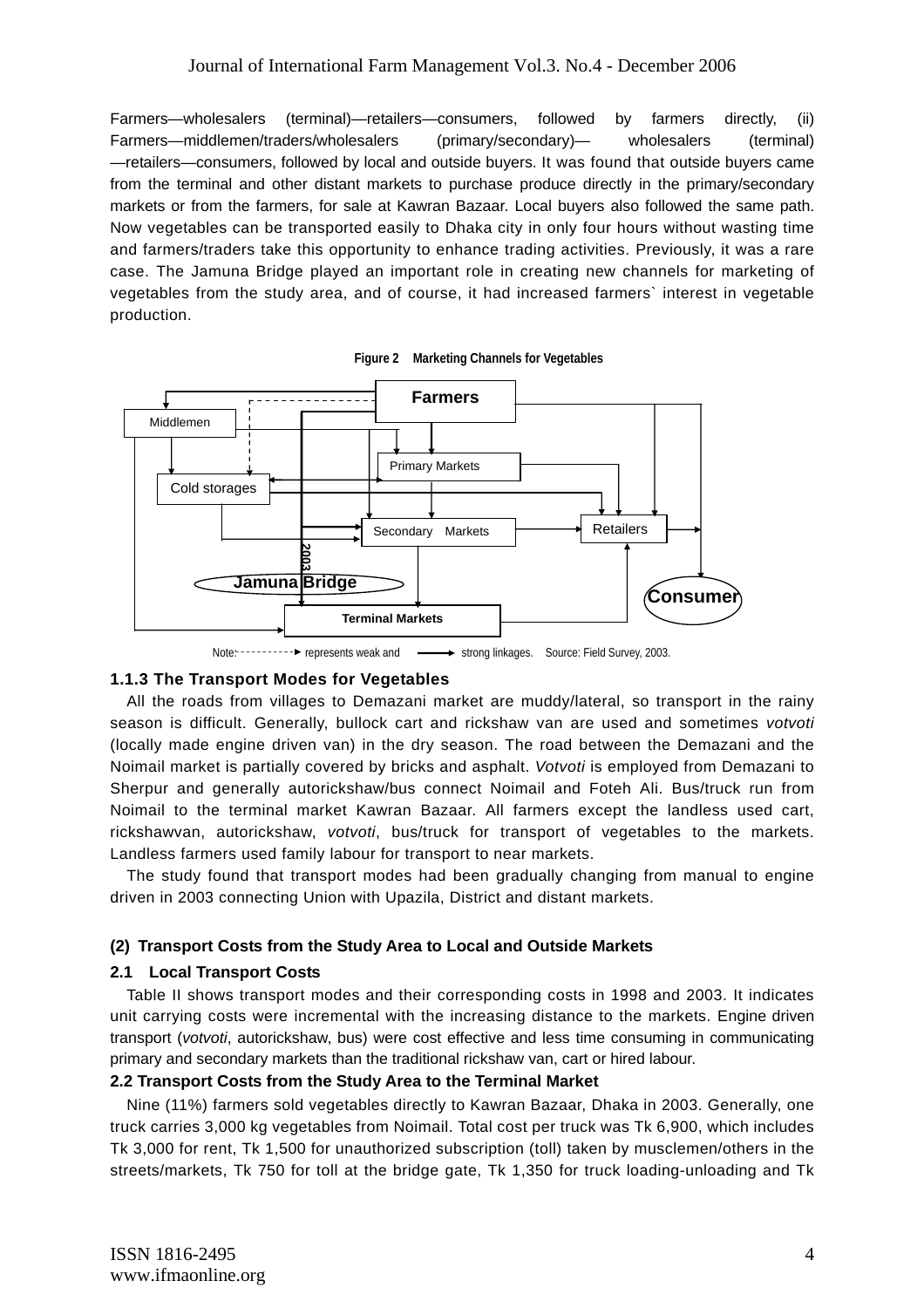300 for packaging and others, a total cost of Tk 2.30/kg. In 1998, the costs of rent, subscription, ferry fare, loading-unloading and others were Tk 3,500, Tk 2,100, Tk 1,100, Tk 1,200 and Tk 330 respectively, orTk 2.74/kg, higher than the cost of Tk 2.30/kg in 2003. The cost was lower in 2003 because of a smaller toll rate at the Jamuna Bridge and reduced unauthorized subscription. It was compulsory to pay the subscription to the musclemen on both banks of the Jamuna River (Aricha and Nagarbari).

|                        |          |                |         |               | Table II Transportation costs (Tk/Kg) by different markets and different transports |      |         |         |               | (Cost In Tk/kg) |
|------------------------|----------|----------------|---------|---------------|-------------------------------------------------------------------------------------|------|---------|---------|---------------|-----------------|
|                        |          |                |         | The Year 1998 |                                                                                     |      |         |         | The Year 2003 |                 |
| <b>Farmers</b>         | Demazani | <b>Noimail</b> | Sherpur | Foteh Ali     | Kawran Bazaar Demazani                                                              |      | Noimail | Sherpur | Foteh Ali     | Kawran Bazaar   |
| <b>Hired</b><br>labour | 0.18     | 0.24           |         |               |                                                                                     | 0.2  | 0.28    |         |               |                 |
| Cart                   | 0.12     | 0.14           |         |               |                                                                                     | 0.14 | 0.16    |         |               |                 |
| Rickshaw<br>van        | 0.14     | 0.16           |         |               |                                                                                     | 0.16 | 0.18    |         |               |                 |
| Votvoti                |          | 0.2            |         |               |                                                                                     |      | 0.22    |         |               |                 |
| Auto<br>Rickshaw       |          |                | 0.28    |               |                                                                                     |      |         | 0.3     |               |                 |
| <b>Bus</b>             |          |                | 0.3     |               |                                                                                     |      |         | 0.35    |               |                 |
| <b>Truck</b>           |          | 2.74           |         |               |                                                                                     |      |         |         | 2.3           |                 |

**Note: Costs are calculated as (1) Village to Sherpur: at first upto Demazani by cart/rickshawvan and then by votvoti to Sherpur, (2) Village to Foteh Ali: upto Noimail by cart/rickshawvan then by autorickshaw/Bus to Foteh Ali, (3) Village to Kawran Bazaar: Upto Noimal by cart/rickshawvan then by truck to Foteh Ali, Source: Field Survey 2003**

# **(3) Selling Vegetables**

The changes in land use and selling of vegetables are briefly discussed here. It was found that the acreage under double or triple crops had increased substantially in 2003. The cropping intensity rose from 179% to 223%, which was higher than the national average of 174% (BBS, 2001). The area in vegetables had increased from 31.32 to 94.37 acres. Land previously left as fallow or cultivated only on a limited scale, had been used more intensively and the cultivation of high value crops (tomato, eggplant, cucumbers, banana, papaya, etc.) had been expanded under different tenancy arrangements. Table III shows the quantity of main vegetables doubled from 140.83 to 287.48 mt between 1998 and 2003. A number of new vegetables were found to be grown and sold by the farmers. Farmers increased production of cabbage, red amaranth, Indian spinach, radish, tomato, yard long bean, watermelon etc., including cereals like maize; fruits like papaya, guava, banana and various spices. These changes occurred because of higher demand in the near and distant markets as well as quick transport over the Jamuna Bridge and better communication within the Districts.

|                               |      | LL    |        |      | <b>SF</b> |        |       | <b>MF</b> |        |       | LF    |        |        | Total  |                           |
|-------------------------------|------|-------|--------|------|-----------|--------|-------|-----------|--------|-------|-------|--------|--------|--------|---------------------------|
| Crops                         | 1998 | 2003  | Change | 1998 | 2003      | Change | 1998  | 2003      | Change | 1998  | 2003  | Change | 1998   | 2003   | Change                    |
|                               | (mt) | (mt)  | (%)    | (mt) | (mt)      | (%)    | (mt)  | (mt)      | (%)    | (mt)  | (mt)  | (%)    | (mt)   | (mt)   | $(\%)$                    |
| Potato                        | 2.26 | 2.8   | 23.9   | 10.8 | 21.52     | 99.3   | 15.62 | 18.88     | 20.9   | 11.5  | 23.99 | 108.6  | 40.18  | 67.19  | 67.2                      |
| Red<br>Amaranth               | 0.04 | 0.09  | 125    | 0.13 | 0.88      | 576.9  | 0.21  | 0.23      | 9.5    | 0.13  | 0.55  | 323.1  | 0.51   | 1.75   | 243.1                     |
| Pumpkin                       | 0.12 | 0.35  | 191.7  | 5.79 | 13.92     | 140.4  | 8     | 10.81     | 35.1   | 2.08  | 3.83  | 84.2   | 16     | 28.92  | 80.8                      |
| <b>Country</b><br><b>Bean</b> | 1.06 | 1.43  | 34.9   | 3.84 | 4.63      | 20.6   | 2.36  | 2.89      | 22.5   | 0.96  | 1.82  | 89.6   | 8.22   | 10.77  | 30                        |
| <b>Bitter gourd</b>           | 0.23 | 0.31  | 34.8   | 2.3  | 3.28      | 42.6   | 6.05  | 8.99      | 48.6   | 2.39  | 7.29  | 205    | 10.96  | 19.87  | 81.3                      |
| Radish                        | 0.29 | 0.38  | 31     | 1.11 | 3.46      | 211.7  | 1.28  | 2.69      | 110.2  | 0.36  | 1.86  | 416.7  | 3.04   | 8.38   | 175.7                     |
| Tomato                        | 0.15 | 0.32  | 113.3  | 0.93 | 4.9       | 426.9  | 0.74  | 4.46      | 502.7  | 0.5   | 4.15  | 730    | 2.32   | 13.83  | 496.1                     |
| Cucumber                      | 0.74 | 2.56  | 245.9  | 7.54 | 21.38     | 183.6  | 8.4   | 21.51     | 156.1  | 8.18  | 20.38 | 149.1  | 24.86  | 65.83  | 164.8                     |
| Eggplant                      | 0.26 | 0.68  | 161.5  | 2.94 | 7.84      | 166.8  | 3.81  | 7.65      | 100.8  | 3.62  | 5.41  | 49.5   | 10.62  | 21.58  | 103.2                     |
| Pointed<br>gourd              | 0.07 | 0.15  | 114.3  | 2.19 | 5.62      | 156.6  | 4.49  | 7.6       | 69.3   | 0.73  | 2.57  | 250.1  | 7.49   | 15.93  | 112.7                     |
| Taro                          | 0.51 | 2.44  | 378.4  | 2.25 | 3.85      | 71.1   | 1.97  | 2.31      | 17.3   | 2.03  | 2.78  | 37     | 6.76   | 11.39  | 68.5                      |
| Watermelon                    | ٠    | -     |        | 1.29 | 3.74      | 189.9  | 5.69  | 11.48     | 101.8  | 2.89  | 6.83  | 136.3  | 9.87   | 22.05  | 123.4                     |
| <b>Total</b>                  | 5.74 | 11.51 | 100.5  | 41.1 | 95.02     | 131.2  | 58.62 | 99.49     | 69.7   | 35.36 | 81.47 | 130.4  | 140.83 | 287.48 | 104.1                     |
|                               |      |       |        |      |           |        |       |           |        |       |       |        |        |        | Source: Field Survey 2003 |

**Table III Changes in Selling Quantities of Vegetables by different farmers**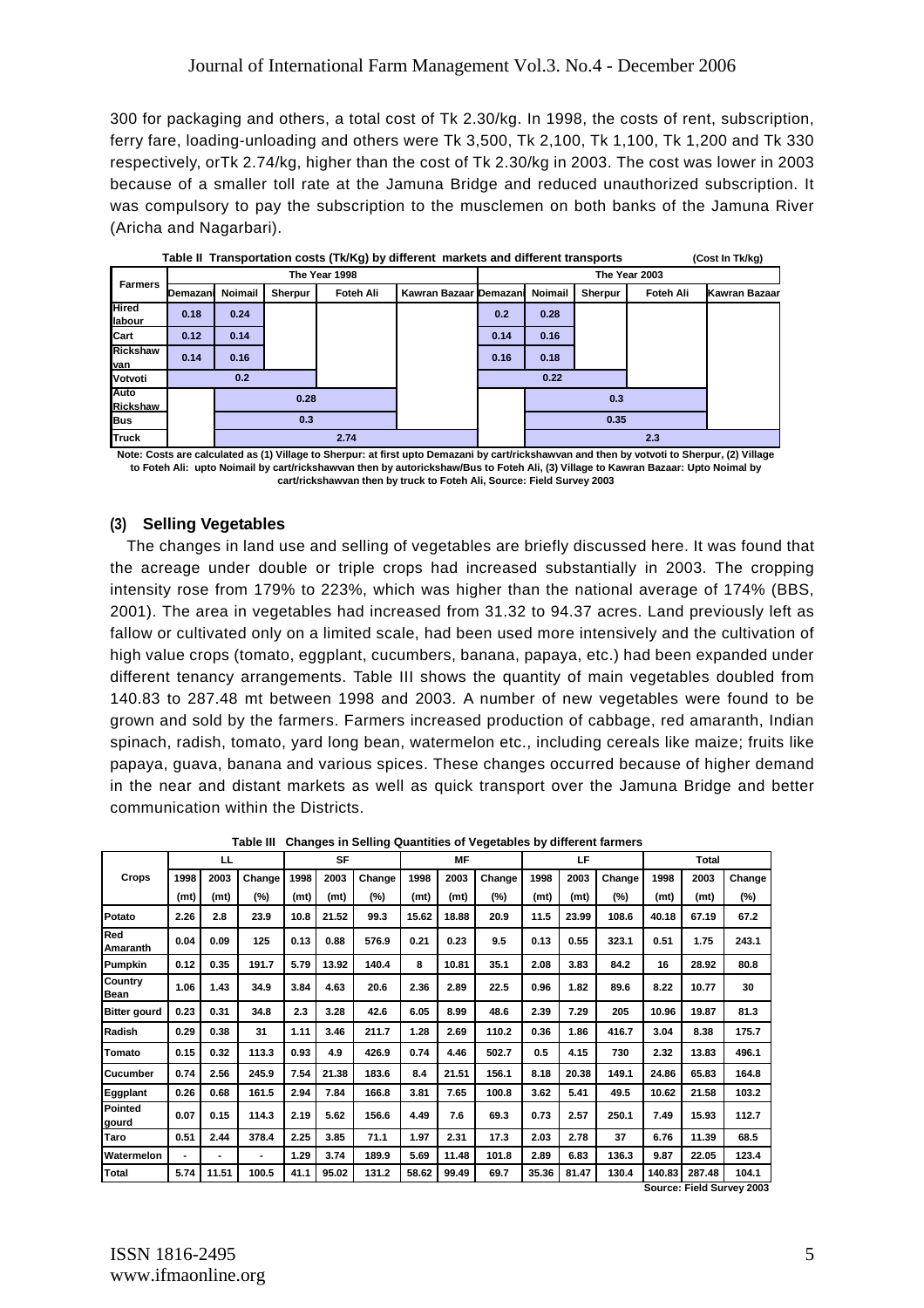#### **Part 2**

## **(4) Case Study on Production and Marketing of Potato**

This part of the paper reports on potatoes for the different farm categories and discusses quantities sold, different channels and markets, marketing costs and selling prices, net margins and net incomes received by farmers. According to Scott and Bouis (95-96) the potato has evolved from a minor vegetable to the most important vegetable in the diet and an occasional partial substitute for rice. Faostat (2005) reports that production of potatoes has increased in Bangladesh by 118% (3,386,000 mt  $-1,553,180$  mt) in 2003 compared to 1998. Bogra is the 4<sup>th</sup> largest potato growing area of the country (BBS, 2003).

## **4.1 General Scenario in Cultivation of Potato**

The number of potato cultivators increased from 22 to 25. The numbers of LL, SF, MF and LF were 2, 10, 6 and 4 respectively in 1998; and 2, 12, 6 and 5 respectively in 2003. Their average area increased from 0.27 to 0.38 acres and for large farms (0.43 to 0.64 acres) and medium farms (0.37 to 0.47 acres). This same trend was followed in the case of small (0.18 to 0.26 acres) and landless farmers (0.16 to 0.20 acres). In producing potatoes, production costs included seed, labour, cultivation, irrigation, fertilizers, insecticides, fungicide, harvesting, etc. The costs/kg in 2003 for LL, SF, MF and LF were Tk 3.05, 3.06, 2.98 and 2.96 respectively; and for 1998 were Tk 2.63, 2.64, 2.63 and 2.65 respectively. The average cost for all farms was Tk 3.01/kg in 2003 and Tk 2.64/kg in 1998. Different input prices and changing input quantities altered production costs. Selling volume rose from an average of 1.83 mt to 2.69 mt, between 1998 and 2003, a 47% increase. Large farm yields increased by 108.6% in the same period (Table III).

#### **4.2 Marketing Channels and Selling of Potatoes in Different Markets**

Six marketing channels for potatoes were identified in the study area. Channels in the primary and secondary markets were: (i) Farmers-consumers, (ii) Farmers-retailers-consumers, (iii) Farmers─ middlemen/traders─retailers─consumers, (iv) Farmers─wholesalers─retailers─ consumers; and the channels up to the terminal market were: (v) Farmers-wholesalers-retailersconsumers, followed by farmers selling directly after construction of Jamuna Bridge. (vi) Farmersmiddlemen/traders─wholesalers─retailers─consumers, followed by the middlemen/traders from Noimail to Kawran Bazaar (terminal). Farmers had weak links with cool stores for seed and non-seed purposes as this is a risky business with volatile market prices and quality deterioration due to unstable power supply. Few cool stores exist and these are not in the study area but in Bogra District and Sherpur Upazila.

Table IV shows that the quantity of potatoes sold for all except landless in 1998 was highest in Sherpur (52.4% of the total), followed by Noimail and Demazani, but in 2003 the highest was in Noimail (49.2%) followed by the newly added Kawran Bazaar (15.9%), Foteh Ali (14.8%), Sherpur (12.8%) and the lowest in Demazani (7.4%).

| Farmers    |        | Demazani | <b>Noimail</b> |        | Sherpur |        |      | Foteh Ai |      |        |       | Kawran Bazaal Total Sale (Kg) |
|------------|--------|----------|----------------|--------|---------|--------|------|----------|------|--------|-------|-------------------------------|
|            | 1998   | 2003     | 1998           | 2003   | 1998    | 2003   | 1998 | 2003     | 1998 | 2003   | 1998  | 2003                          |
| LL         | 200    | 500      | 550            | 1300   |         |        |      |          |      |        | 750   | 1800                          |
|            | (26.7) | (27.8)   | (73.3)         | (72.2) |         |        |      |          |      |        | (100) | (100)                         |
| SF         | 525    | 525      | 775            | 2350   | 1250    | 750    |      |          |      |        | 2550  | 3625                          |
|            | (20.6) | (14.5)   | (30.4)         | (64.8) | (49.0)  | (20.7) |      |          |      |        | (100) | (100)                         |
| МF         | 570    | 270      | 1185           | 2900   | 2700    | 792    |      | 1700     |      |        | 4455  | 5662                          |
|            | (12.8) | (4.8)    | (26.6)         | (51.2) | (60.6)  | (14.0) |      | (30.0)   |      |        | (100) | (100)                         |
| LF         | 711    |          | 1445           | 2100   | 2600    | 700    |      | 900      |      | 2800   | 4756  | 6500                          |
|            | (14.9) |          | (30.4)         | (32.3) | (54.7)  | (10.8) |      | (13.8)   |      | (43.1) | (100) | (100)                         |
| Total sale | 2006   | 1295     | 3955           | 8650   | 6550    | 2242   |      | 2600     |      | 2800   | 12511 | 17587                         |
| (%)        | (16.0) | (7.4)    | (31.6)         | (49.2) | (52.4)  | (12.8) |      | (14.8)   |      | (15.9) | (100) | (100)                         |

**Table IV Selling quantities of Potato by different farmers and various markets**

 $\mathrm{ISSN}\ 1816\text{-}24$ 95°. Upper values in cells are selling quantity in kg and parenthesis indicate percents of the sold quantity www.ifmaonline.org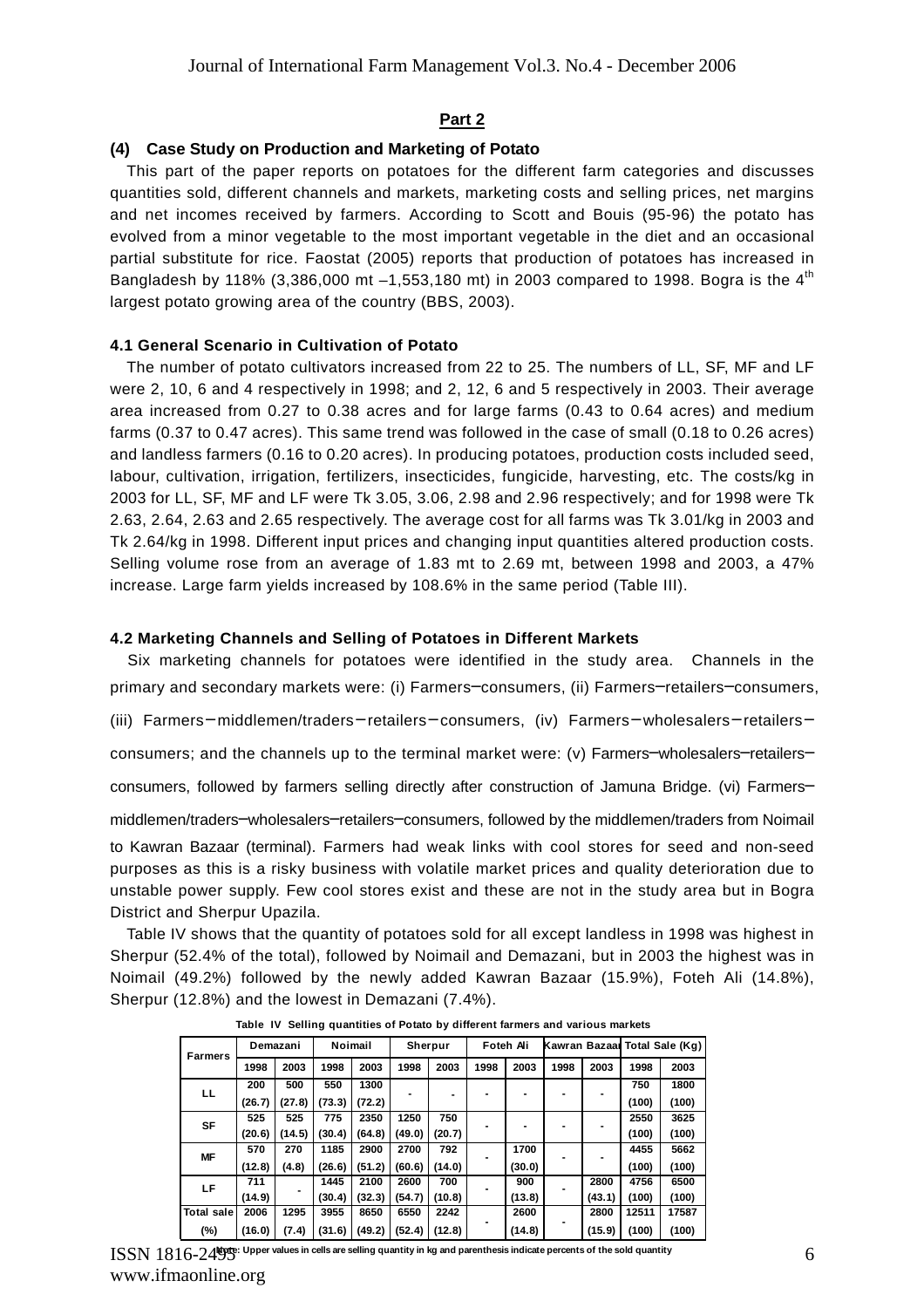In the case of markets and buyers, landless farmers used only Demazani and Noimail market but concentrated on Noimail selling to consumers. Small farmers extended their markets to Sherpur but also concentrated on Noimail selling to consumers and retailers. Medium and large farmers used the same markets but included Foteh Ali in 2003, where 14.8% of the total potato crop was sold. Their main buyers were retailers and wholesalers. Another remarkable point was that large farmers sold a high share (43.1% of their total) to wholesalers in the Kawran Bazaar.

## **4.3 Prices in Different Markets and Marketing Costs from the Study Area**

Table V shows prices and marketing costs per kg in different markets. Selling prices varied in different markets according to transportation and other costs. The Table indicates that prices and costs increased with distance of the markets from the study area. It was found that Demazani was the cheapest (Tk 3.35/kg) with lowest transportation cost but large farms received the highest price (Tk 11/kg) in Kawran Bazaar spending more on marketing (Tk 2.57/Kg). In transportation to Demazani, marketing cost was lowest for landless farmers who used family labour. Medium farmers had occupied the highest selling prices in Noimail, Sherpur and Foteh Ali in 2003.

|          | lable v<br>Sening prices and marketing costs by directificantlers and corresponding markets<br>(THE UNIL IS TIVING) |        |               |        |                                            |        |        |               |                                         |          |
|----------|---------------------------------------------------------------------------------------------------------------------|--------|---------------|--------|--------------------------------------------|--------|--------|---------------|-----------------------------------------|----------|
|          |                                                                                                                     |        | The Year 1998 |        |                                            |        |        | The Year 2003 |                                         |          |
| Farmers  |                                                                                                                     |        |               |        | Demazani Noimail Sherpur Averages Demazani |        |        |               | Noimail Sherpur Foteh Ali Kawran Bazaar | Averages |
| ᄔ        | 3.42                                                                                                                | 4.15   |               | 3.79   |                                            |        |        |               |                                         | 4.5      |
|          | (0.10)                                                                                                              | (0.26) |               | (0.22) | (0.10)                                     | (0.27) |        |               |                                         | (0.22)   |
| SF       | 3.45                                                                                                                | 4.1    | 5             | 4.18   | 3.95                                       | 5.05   | 5.6    |               |                                         | 4.87     |
|          | (0.22)                                                                                                              | (0.25) | (0.43)        | (0.33) | (0.24)                                     | (0.26) | (0.47) |               |                                         | (0.30)   |
| МF       | 3.4                                                                                                                 | 4      | 5             | 4.13   | 3.8                                        | 5.15   | 5.7    |               |                                         | 5.41     |
|          | (0.23)                                                                                                              | (0.25) | (0.44)        | (0.36) | (0.25)                                     | (0.26) | (0.47) | (0.57)        |                                         | (0.39)   |
| LF.      | 3.35                                                                                                                | 4.1    | 5.1           | 4.18   |                                            | 5.1    | 5.65   | 6.9           | 11                                      | 7.16     |
|          | (0.22)                                                                                                              | (0.25) | (0.43)        | (0.23) |                                            | (0.24) | (0.46) | (0.58)        | (2.57)                                  | (1.32)   |
| Averages | 3.41                                                                                                                | 4.09   | 5.03          | 4.07   | 3.92                                       | 5.08   | 5.65   | 6.95          | 11                                      | 5.49     |
| (Tk/Kg)  | (0.19)                                                                                                              | (0.25) | (0.43)        | (0.28) | (0.20)                                     | (0.26) | (0.47) | (0.58)        | (2.57)                                  | (0.56)   |

 **Table V Selling prices and marketing costs by different farmers and corresponding markets (The unit is Tk/kg)**

**Note: Upper values in cells are selling prices/kg and parenthesis indicate marketing costs/kg.Source: Field Survey 2003**

# **4.4 Net Margin Received by the Farmers**

Table VI shows net margins per kg received by farmers in different markets. Net margin is the selling price/kg less the costs/kg (production, marketing and others).

It was found that large farms got 138.3% higher net margin (Tk 1.54 to Tk 3.67/kg) in 2003, followed by medium (52.6%), landless (30.6%) and small farms (13.9%). Large and medium farm net margins were higher due to selling more of their output in Foteh Ali and Kawran Bazaar. Large farmers got the highest net margin in kawran Bazaar (Tk 5.47/kg) in 2003 compared to the net margin of Sherpur (Tk 2.02/kg) in 1998. Medium farmers, in 2003, got higher net margins in Noimail, Sherpur and Foteh Ali. Landless got their highest net margin in Demazani (Tk 0.85/kg) in 2003 from good selling price and having no transportation costs, by using family labour. High net margins were received by large and medium farmers for timely selling in the markets according to demand and the ability to use distant markets.

|                                                                                       |                                                        |      |               |      | Table VI Net Margin/kg according to different markets by farmers` |       |      |               |                                                                                                             | (Cells are in Tk/kg) |             |
|---------------------------------------------------------------------------------------|--------------------------------------------------------|------|---------------|------|-------------------------------------------------------------------|-------|------|---------------|-------------------------------------------------------------------------------------------------------------|----------------------|-------------|
|                                                                                       |                                                        |      | The Year 1998 |      |                                                                   |       |      | The Year 2003 |                                                                                                             |                      |             |
| <b>Farmers</b>                                                                        |                                                        |      |               |      |                                                                   |       |      |               | Demazani   Noimail   Sherpur   Averages   Demazani   Noimail   Sherpur   Foteh Ali   Kawran Bazaan Averages |                      | Changes (%) |
| LL                                                                                    | 1.26<br>. 68<br>0.69<br>0.85<br>1.45<br>1.11           |      |               |      |                                                                   |       |      |               |                                                                                                             | 30.6                 |             |
| SF                                                                                    | 0.59                                                   | 1.21 | 1.93          | 1.44 | 0.65                                                              | 1.73  | 2.07 |               |                                                                                                             | 1.64                 | 13.9        |
| МF                                                                                    | 0.54                                                   | 1.12 | 1.93          | 1.54 | 0.57                                                              | .91.، | 2.25 | 3.45          | $\blacksquare$                                                                                              | 2.35                 | 52.6        |
| LF                                                                                    | 0.48                                                   | 1.2  | 2.02          | 1.54 |                                                                   | 1.9   | 2.23 | 3.36          | 5.47                                                                                                        | 3.67                 | 138.3       |
| 0.57<br>1.96<br>2.18<br>2.28<br>0.69<br>5.47<br>1.41<br>1.8<br>1.2<br>3.4<br>Averages |                                                        |      |               |      |                                                                   |       |      |               | 61.7                                                                                                        |                      |             |
|                                                                                       | Note: Calculated from data. Source: Field Survey 2003. |      |               |      |                                                                   |       |      |               |                                                                                                             |                      |             |

# **4.5 Rate of Net Margins Received by the Farmers**

Rate of net margin is defined as the net margin as a percentage of the selling price. Table VII shows that large farmers had the highest net margins, increasing from 34% in 1998 to 46.2% in 2003, followed by medium, small and landless farmers. Among all the markets in 2003, Kawran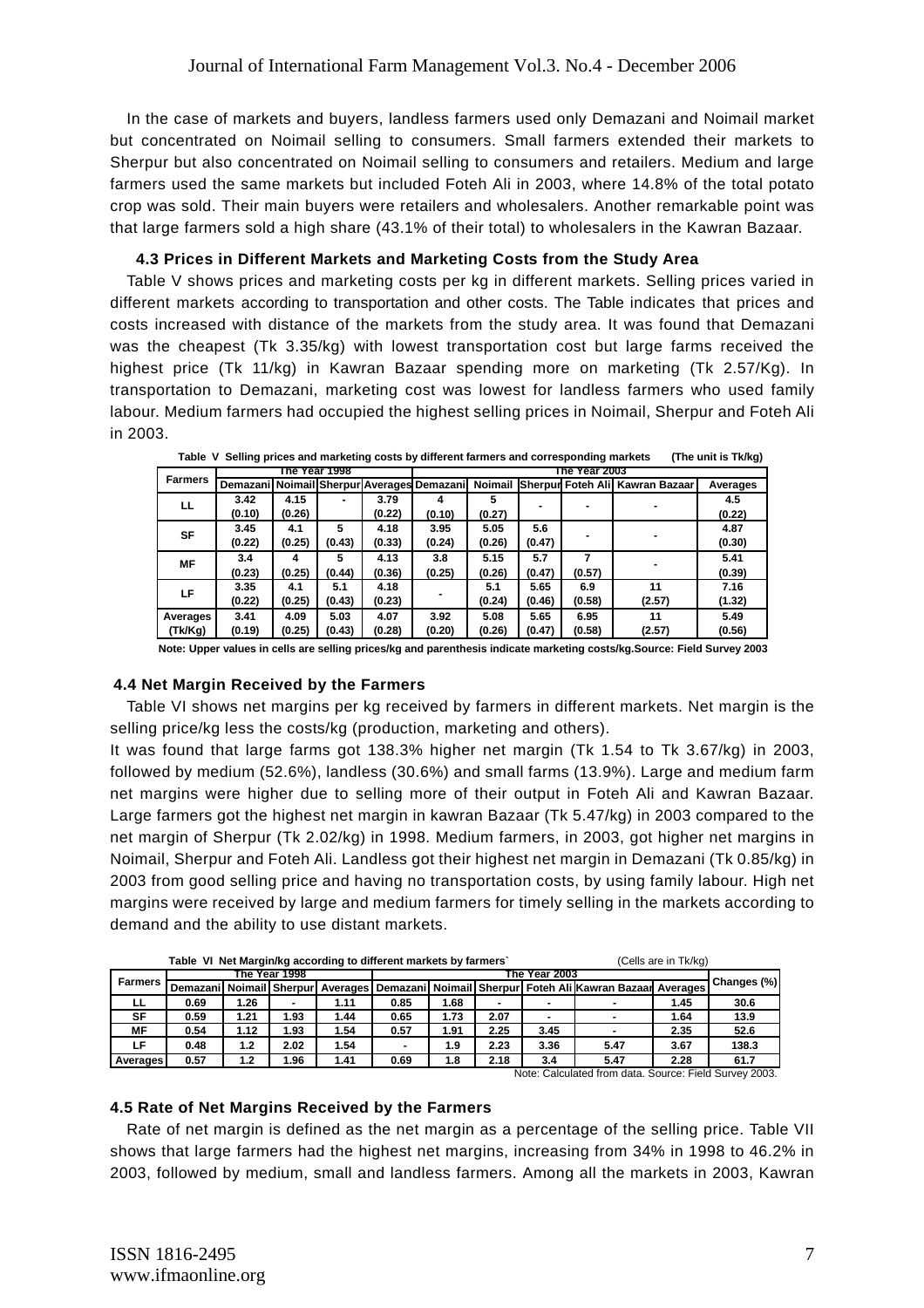Bazaar was the most profitable (49.7%), followed by Foteh Ali (49%), Sherpur, Noimail and Demazani. Rates of net margin in Sherpur were almost the same in this period but Noimail as the nearer market got especial attention from farmers and businessmen, whose rates of net margin increased from 29.3% to 35.5%.

|                |            |               |         |          |                    |      |         |               | . .                                 |      |
|----------------|------------|---------------|---------|----------|--------------------|------|---------|---------------|-------------------------------------|------|
| <b>Farmers</b> |            | The Year 1998 |         |          |                    |      |         | The Year 2003 |                                     |      |
|                | Demazani l | Noimail I     | Sherpur | Avg Rate | Demazani   Noimail |      | Sherpur |               | Foteh Ali   Kawran Bazaar Avg Rates |      |
| ᄔ              | 20.2       | 30.4          |         | 28       | 21.3               | 33.7 |         |               |                                     | 30.7 |
| SF             | 17         | 29.6          | 38.6    | 32.6     | 16.3               | 34.2 | 37      |               |                                     | 32.8 |
| <b>MF</b>      | 16         | 28.1          | 38.7    | 34       | 15.1               | 37   | 39.5    | 49.2          |                                     | 41.1 |
| LF             | 14.3       | 29.3          | 39.6    | 34       |                    | 37.2 | 39.5    | 48.8          | 49.7                                | 46.2 |
| Avg Rates      | 16.9       | 29.3          | 39      | 34       | 17.6               | 35.5 | 38.7    | 49            | 49.7                                | 37.7 |

 **Table VII Rate of net margin according to different markets by farmers` (Rate of Net Margins in %)**

# Source: Field Survey 2003

## **4.6 Farmers` Net Incomes from Potatoes**

Table VIII shows net incomes/kg from potato in the same years. Net income is the net margin less the cost of family labour, own transport, etc. Net income/kg was 126.3% higher for large farmers, followed by medium, landless and small farmer. The position of landless was improved by selling produce directly to consumers without any transportation cost to Demazani.

| Table VIII Net income (Tk/kg) by different farmers |      |                                                |       |  |  |  |  |  |  |  |
|----------------------------------------------------|------|------------------------------------------------|-------|--|--|--|--|--|--|--|
|                                                    |      | Farmers The Year 1998 The Year 2003 Change (%) |       |  |  |  |  |  |  |  |
| ᄔ                                                  | 1.87 | 2.22                                           | 18.7  |  |  |  |  |  |  |  |
| <b>SF</b>                                          | 1.67 | 1.97                                           | 18.0  |  |  |  |  |  |  |  |
| MF                                                 | 1.7  | 2.52                                           | 48.2  |  |  |  |  |  |  |  |
|                                                    | 1.67 | 3.78                                           | 126.3 |  |  |  |  |  |  |  |

Net incomes/acre in 1998 for landless, small, medium and large farmer were Tk 11,708.33, Tk 11,209.87, Tk 11,462.80 and Tk 14,418.62 respectively, and Tk 16,008.00, Tk 14,291.50, Tk 19,038.13 and Tk 28,932.94 respectively in 2003. The percentage increase were 36.7%, 27.5%, 66.1% and 100.7% respectively.

Figure 3 shows the net incomes/acre and obviously large farmer's income had been increased remarkably, followed by medium, landless and small farmers. Medium and large farmers both used Foteh Ali and only large farmers sold to Kawran Bazaar, increasing net income/acre by 100.7%.



**Figure 3 Net Income/acre by Different Farmers**

# **(5) Case Study on Cultivation and Marketing of cucumber**

Part III is based on cucumbers for the year 2003 to identify the current situation in using markets by different farmers and other related marketing phenomenon, buyers, marketing costs and selling prices, net margins received by farmers, etc. Cucumber has been chosen because production quantity was higher (5.6mt/acre) than the average production (1.7 mt/acre) in the Bogra District (BBS, 2003). Findings will be reported as for potatoes.

**Part 3**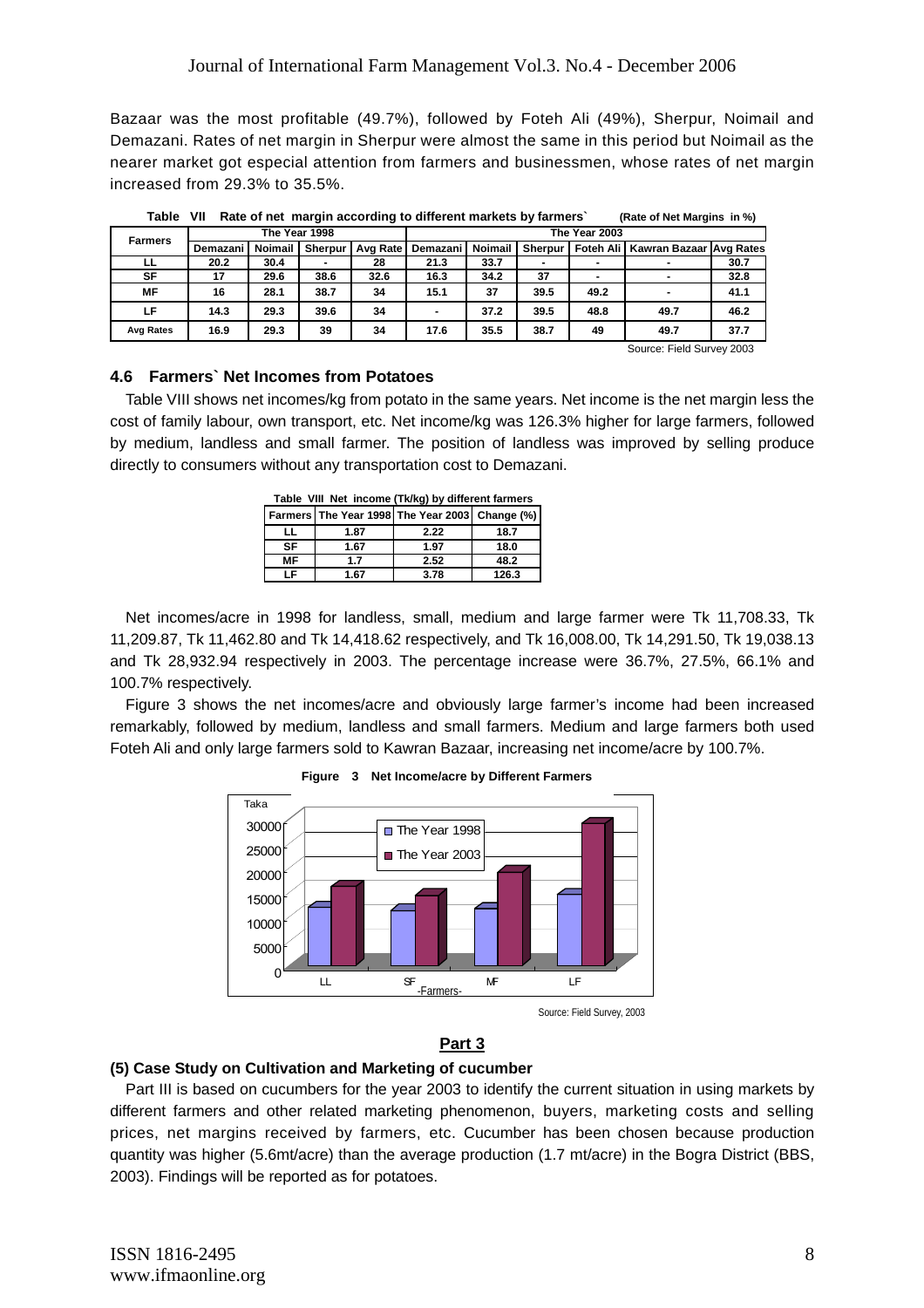## **5.1 Marketing Channels for Cucumbers**

Five marketing channels were identified for cucumbers. Four channels were used by all farmers and the channel to the terminal market was also followed by the large farmer.





Figure 4 & Table IX shows the largest volume of sales in Noimail (38.7%), followed by Kawran Bazaar (26.4%), Sherpur (13.4%) and Foteh Ali (11.9%) markets. The lowest volume was in the nearer market Demazani (9.6%). Cucumbers were marketed mostly to urban consumers. Landless farmers sold mostly in Noimail (56.6%). All farmers except the large farmer used mostly Noimail market. The large farmer sold 85.7% of his cucumbers to wholesalers in Kawran Bazaar. Small and medium farmers also extended their markets up to Foteh Ali. Landless farmers were concentrated in the nearer markets of Demazani and Noimail. An important point is that there was high demand for cucumbers in the Noimail market for easily accessible roadside sales beside the highway and also Kawran Bazaar got special attention for easy communication through the Jamuna Bridge.

| <b>Markets</b><br><b>Farmers</b> |        |        |        |        | Demazani Noimail Sherpur Foteh Ali Kawran Bazaar | <b>Total</b> |
|----------------------------------|--------|--------|--------|--------|--------------------------------------------------|--------------|
| LL                               | 435    | 930    | 280    |        |                                                  | 1645         |
|                                  | (26.4) | (56.6) | (17.0) |        |                                                  | (100)        |
| SF                               | 465    | 1850   | 835    | 650    |                                                  | 3800         |
|                                  | (12.2) | (48.7) | (22.0) | (17.1) |                                                  | (100)        |
| <b>MF</b>                        | 402    | 1894   | 714    | 978    |                                                  | 3988         |
|                                  | (10.1) | (47.5) | (17.9) | (24.5) |                                                  | (100)        |
| LF                               |        | 600    |        |        | 3600                                             | 4200         |
|                                  |        | (14.3) |        |        | (85.7)                                           | (100)        |
| <b>Total</b>                     | 1302   | 5274   | 1829   | 1628   | 3600                                             | 13633        |
| (%)                              | (9.6)  | (38.7) | (13.4) | (11.9) | (26.4)                                           | (100)        |

**Table IX Selling weights by different markets and farmers**

**Note: The uppervalue in cells indicate weight in kg and Parentheses indicate percents of the weightss. Source: Field Survey, 2003.**

## **5.2 Prices in Different Markets and Transportation Costs from the Study Area.**

Table X shows prices and the transportation costs per kg in different markets. Selling prices varied and not every farmer could use all markets. Prices and costs were incremental with distance of the markets from the study area. Demazani market was the cheapest selling price and lowest transportation cost and the highest price (Tk 13/kg) was selling in Kawran Bazaar as were transportation costs (Tk 2.46/Kg).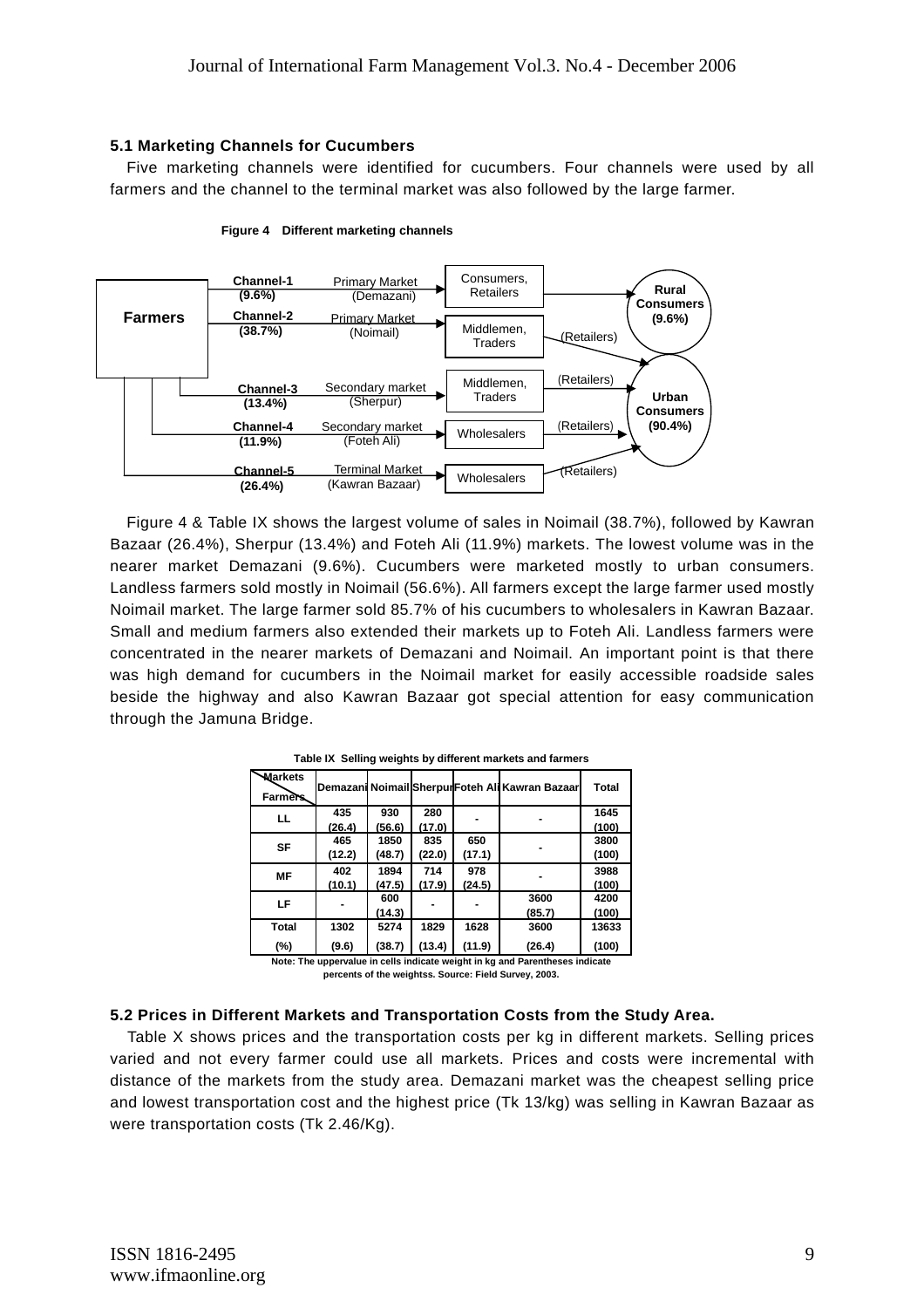|                                  |                          |                | umerent Tanners |                |                                                                           |
|----------------------------------|--------------------------|----------------|-----------------|----------------|---------------------------------------------------------------------------|
| <b>Warkets</b><br><b>Farmers</b> | Demazani Noimail Sherpur |                |                 | Foteh Ali      | Kawran<br><b>Bazaar</b>                                                   |
| ᄔ                                | 5.7<br>(0.14)            | 6.68<br>(0.17) | 7.05<br>(0.37)  |                |                                                                           |
| <b>SF</b>                        | 5.75<br>(0.14)           | 6.7<br>(0.17)  | 7.1<br>(0.37)   | 7.8<br>(0.47)  |                                                                           |
| <b>MF</b>                        | 5.72<br>(0.14)           | 6.71<br>(0.17) | 7.15<br>(0.37)  | 7.85<br>(0.47) |                                                                           |
| LF                               |                          | 6.7<br>(0.16)  |                 |                | 13.0<br>(2.46)                                                            |
|                                  |                          |                |                 |                | Note: Upper value and parenthesis indicate price and transportation costs |

**Table X Selling prices and transportation costs (Tk/Kg) by different farmers**

#### **5.3 Net Margins Received by Farmers**

Table XI shows the net margins received by the farmers in the different markets. The large farmer got the highest net margin (Tk 7.31/kg), followed by medium, small and landless farmers. The large farmer received the highest margin (Tk 7.88/kg) in Kawran Bazaar by selling 85.7% of his cucumbers in this market. The net margin of the landless farmer was the lowest (Tk 3.53/kg) due to production costs and also getting lower price in the nearer markets. The medium farmer got the highest net margin (Tk 2.92/kg) in Demazani, Sherpur (Tk 4.11/kg) and Foteh Ali market (Tk 4.69/kg). The large farmer got the highest margin in Noimail (Tk 3.89/kg) and Kawran Bazaar (Tk 7.88/kg). It is evident that the highest net margins were received by the medium and large farmers for timely selling and using distant markets.

| <b>Farmers</b> | Demazani   Noimail Sherpur |      |      | Foteh Ali | Kawran        | Averages |
|----------------|----------------------------|------|------|-----------|---------------|----------|
|                |                            |      |      |           | <b>Bazaar</b> |          |
| ᄔ              | 2.80                       | 3.75 | 3.91 |           |               | 3.53     |
| <b>SF</b>      | 2.91                       | 3.83 | 4.02 | 4.60      |               | 3.89     |
| MF             | 2.92                       | 3.88 | 4.11 | 4.69      |               | 4.02     |
| LF             |                            | 3.89 |      |           | 7.88          | 7.31     |
| Averages       | 2.88                       | 3.84 | 4.02 | 4.65      | 7.88          | 4.69     |

**Table XI Net margin (Tk/kg) by different markets and farmers**

Table XII shows the large farmer with the highest rate of net margin (60.4%), followed by medium, small and landless farmers. Kawran Bazaar was the most profitable (60.6%) market. The rate of net margin for every farmer was more in Noimail than in Demazani and Sherpur. Excluding the distant markets of Foteh Ali and Kawran Bazaar, farmers gave more attention to the Noimail market.

|           | <b>Farmers Demazanil</b> | Noimail |                |      | Sherpur   Foteh Ali Kawran Bazaar | Total |
|-----------|--------------------------|---------|----------------|------|-----------------------------------|-------|
| LL        | 49.1                     | 56.2    | 55.5           |      | $\blacksquare$                    | 54.4  |
| <b>SF</b> | 50.6                     | 57.2    | 56.6           | 59   | -                                 | 56.7  |
| МF        | 51                       | 57.8    | 57.5           | 59.7 | -                                 | 57.7  |
| LF        |                          | 58.1    | $\blacksquare$ |      | 60.6                              | 60.4  |

**Table XII Rate of net margins(%) received by different farmers**

Table XIII Incomes by dif f erent f armers (cells are in Tk) Table XIII shows that large farmers have the highest net incomes per kg and acre followed by medium, small and landless farmers. Large farmers earned almost twice that of landless and small farmers.

| Table All Incomes by uniterent railitiers<br>$[U$ ciis aic iii in) |      |      |      |          |
|--------------------------------------------------------------------|------|------|------|----------|
| Income                                                             |      | SF   | МF   | LF       |
| Net Income/ka                                                      | 3.59 | 3.91 | 4.10 | 7.34     |
| Net Income/acre 20133.94 21953.19 23055.19                         |      |      |      | 40714.29 |

For potato and cucumber, Kawran Bazaar became profitable markets after construction of the bridge, followed by Foteh Ali, Sherpur, Noimail and Demazani. Nearer Noimail is used more for road side easy access and farmers started to use also District market Foteh Ali as is clear from the figures and Tables. By using profitable markets, farmers` incomes were increased, as production of vegetables had